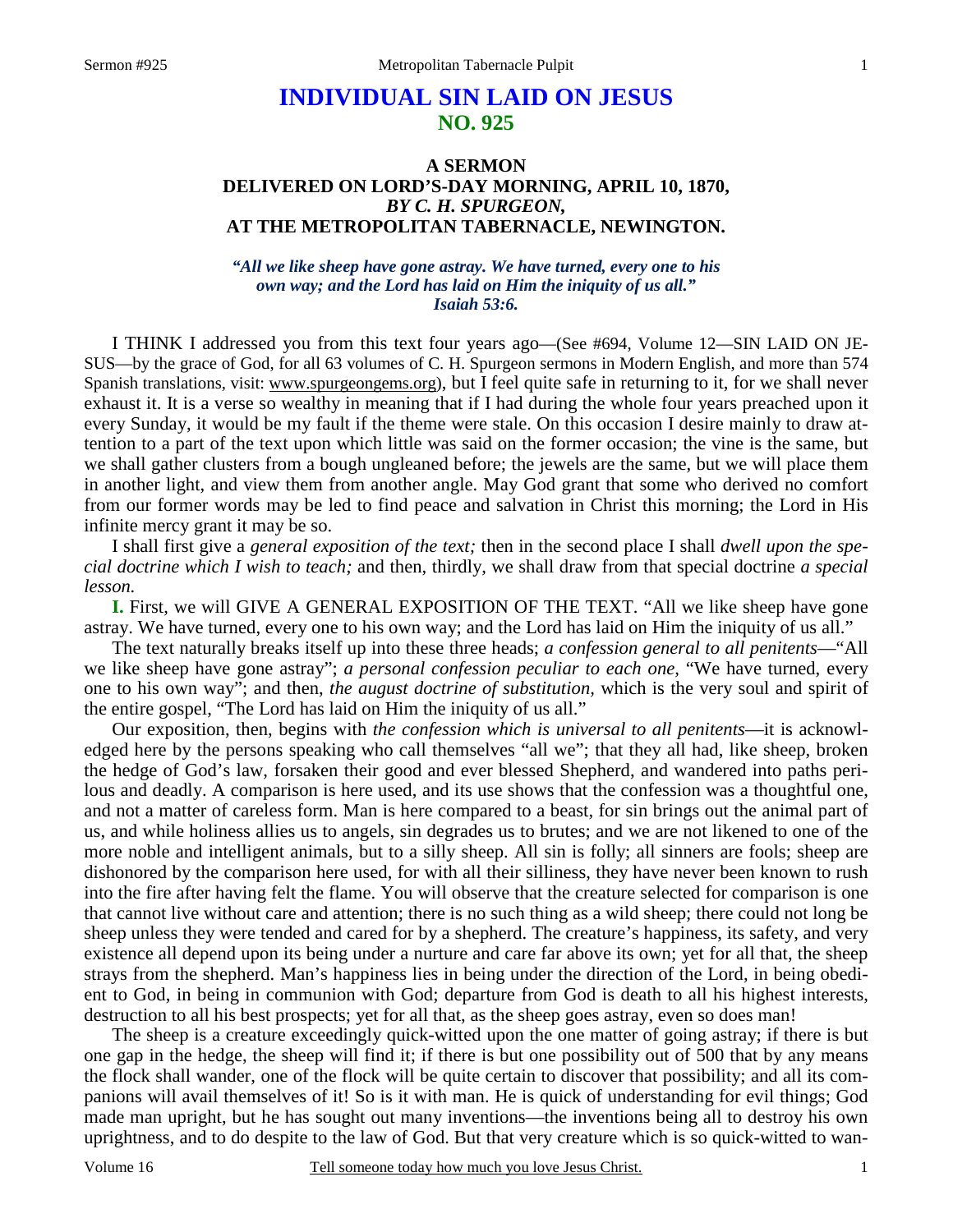der is the least likely of all animals to return. The ox knows its owner, and the ass knows its master's crib; even the swine that will wander by day, will return to the trough by night, and the dog will scent out his master over many a mile, but not so the sheep. Sharp as it is to discover opportunities for going astray, it seems to be bereft of all wit or will to come back to the fold. And such is man—wise to do evil, but foolish towards that which is good. With a hundred eyes, like Argus, he searches out opportunities for sinning; but, like Bartimeus, he is stone blind as to repentance and a return to God.

The sheep goes astray, it is said, all the more frequently when it is most dangerous for it to do so; propensities to stray seem to be developed in the very proportion in which they ought to be subdued. Whereas in our own land a sheep might wander with some safety, it wanders less in the Oriental plains, where for it to go astray is to run risks from leopards and wolves. Those very men who ought to be most careful, and who are placed in positions where it is best for them to be scrupulous, are those who are most prone to follow after evil, and with heedless carelessness to leave the way of truth.

The sheep goes astray ungratefully. It owes everything to the shepherd, and yet forsakes the hand that feeds it, and heals its diseases; the sheep goes astray repeatedly. If restored today it may not stray today if it cannot, but it will tomorrow if it can. The sheep wanders further and further, from bad to worse; it is not content with the distance it has reached, it will go yet greater lengths; there is no limit to its wandering except its weakness. Do you not see you own selves, my brothers and sisters, as in a mirror? From Him that has blessed you, you have gone astray; to Him you owe your all, and yet from Him you continually depart; your sins are not occasional—they are constant! Your wanderings are not slight, but you wander further and further; and were it not for restraining grace which has prevented your footsteps you would have wandered even now to the utmost extremities of guilt, and utterly destroyed your souls.

"All we like sheep have gone astray." What? Is there not *one* faithful soul? Alas, no! "There is none that does good, no, not one." Search the ranks of the blessed in heaven, and there is not one saint before the throne who will boast that when on earth he never sinned; search the church of God below and there is not one, however closely he walks with God, but must confess that he has erred and strayed from God's ways like a lost sheep. Vain is the man who refuses to confess this, for his hypocrisy or his pride, whichever may be the cause of such a base lie proves that he is not one of God's chosen. The chosen of God unanimously, mournfully, but heartily take up this cry, "All we like sheep have gone astray." A general confession, then, is uttered in our text.

This confession by the mass is backed up by *a personal acknowledgment* from each one, "We have turned every one to his own way." Sin is general but yet special; all are sinners, but each one is a sinner with an emphasis; no man has of himself turned to God's way, but in every case each one has chosen "his own way." The very gist of sin lies in our setting up our own way in opposition to the way and will of God. We have all done so; we have all aspired to be our own masters; we have all desired to follow our own inclinations, and have not submitted ourselves to the will of God. The text implies that each man has his own peculiarity and special sin; all are diseased, but not all precisely with the same form of disease. It is well, my brothers and sisters, if each of us, in examining ourself, has found out what is his own peculiar transgression; it is well to know what evil weeds flourish most readily in the soil of our heart; what wild beast that is most native to the forests of our soul. Many have felt that their peculiar sin was so remarkably evil, and so surpassingly vile that it separated them altogether from the common rank of sinners; they felt that their iniquities were unique, and like lone peaks, lifted themselves defiantly towards the pure heavens of God provoking the fiercest thunderbolts of His wrath. Such persons have almost been driven to despair under the belief that they were peculiarly great sinners, as Paul puts it, the very chief of sinners. I should not wonder if this feeling which each one imagines to be peculiar to himself may have come over very many of us, and the shadow of despair may for a while have fallen upon very many of us, for it is no unusual thing for an awakened conscience to feel its own sinfulness to be above measure and parallel, the worst that has ever defiled mankind.

As this special sin happens to be the point to which I desire to call to your attention, as I wish to show that the atoning sacrifice of Christ not only applies to sin in general, since "all we like sheep have gone astray," but applies to special sin, for "we have turned, every one to his own way"—I pass over it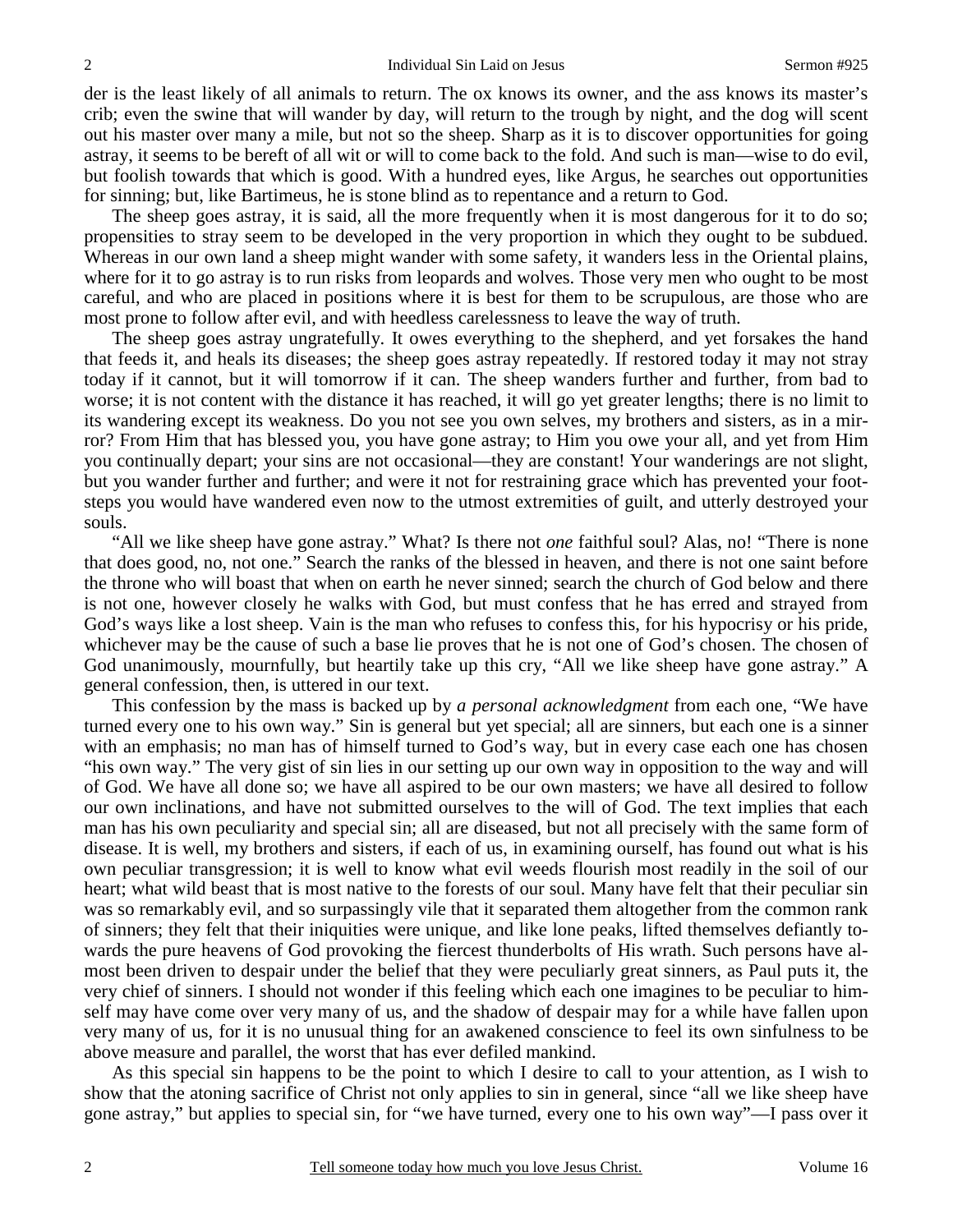slightly now, and introduce you further in the exposition of the text, to what I called *the august doctrine of the substitution of Christ,* "The Lord has laid on Him the iniquity of us all."

We have seen the confession of sin made by the mass, we lightly touched the peculiar confession made by each awakened individual, put all these together and you see a mass of sin—did I say you see it? It is a mass of sin too great to be beheld by the human understanding, an enormous load of iniquity against God. What is to be done with the offenders? The only thing that can be done with them, in the ordinary rule of justice, is to punish them for their offenses; and that punishment must be such as was threatened—indignation, wrath, destruction, death. That God should punish sin is not a matter of impulse with Him; it was not with Him an alternative as to whether He might or might not punish sin. We speak always with holy awe when we speak of anything concerning Him, but with reverence we say it was not possible that God should wink at the iniquity of man; it was not possible that He should treat it with indifference. His attribute of justice, which is as undoubtedly a part of His glory as His attribute of love, required that sin should be punished; moreover, as God had been pleased to make a moral universe to be governed by laws, there would be an end of all government if the breaking of those laws involved no penalty whatever. If, after the great King of all the earth had promulgated a law, with certain penalties annexed to the breach of it, He did not cause those penalties to be exacted, there would be an end to the whole system of His government! The foundations would be removed, and if the foundations are removed, what shall the righteous do? It is infinitely benevolent of God, I will venture to say, to cast evil men into hell; if that is thought to be a hard and strange statement, I reply that inasmuch as there is sin in the world, it is not benevolence for God to *tolerate* so great an evil, but it is the highest benevolence to do all that can be done to restrain the horrible pest. It would be far from benevolent for our government to throw wide the doors of all the jails, to abolish the office of the judge, to allow every thief and every offender of every kind to go unpunished! Instead of mercy it would be cruelty; it might be mercy to the offender, but it would be intolerable injustice towards the upright and inoffensive. God's very benevolence demands that the detestable rebellion of sin against His supreme authority should be put down with a firm hand, and that men may not flatter themselves that they can do evil and yet go unpunished! The necessities of moral government require that sin must be punished; the effeminate and sentimental talkers of this boastful age represent God as though He had no attribute but that of gentleness, no virtue but that of indifference to evil, but the God of the Bible is glorious in holiness! He will by no means spare the guilty! At His bar every transgression is meted out its just recompense or reward. Even in the New Testament, where stands that golden sentence, "God is love," His other attributes are by no means cast into the shade! Read the burning words of Peter, or James, or Jude, and see how the God of Sabaoth abhors evil! As the God who must do right, the Lord cannot shut His eyes to the iniquities of man; He must visit transgression with its punishment; He has done it, has done it terribly, and He will continue to do it! Even to all eternity He will show Himself the God who hates iniquity and sin. What, then, is to become of man? "All we like sheep have gone astray"; sin must be punished. What, then, can become of us? Infinite love has devised the expedient of representation and substitution. I call it an expedient, for we can only use the language of men. You remember brothers and sisters that you and I fell originally from our first estate by no act of our own—we, all of us, fell in the first Adam's transgression. Now, had we fallen *individually* and *personally*, in the first place, apart from another, it may be that our fall would have been hopeless, like the fall of the apostate angels, who having sinned one by one, and not representatively, are reserved in chains of darkness forever under the condemnation and wrath of God; but inasmuch as the first fountain of evil came to us through our parent, Adam, there remained for God a loophole through which His divine love might enter without violation of justice. The principle of representation wrecked us, but the same principle of representation rescues us! Jesus Christ the Son of God becomes a man and re-heads the race, He becomes the second Adam, obeys the law of God, bears the penalty of sin, and now stands as the Head of all those who are in Him! And who are these but such as repent of sin, and put their trust in Him? These get out of the old headship of the first Adam where they fell, and through the atoning sacrifice are cleansed from all personal guilt, brought into union with the Second Adam, and stand again in Him, abiding forever in acceptance and felicity! See, then, how it is that God has been pleased to deliver His people. It has been through carrying out a principle with which the very system of the universe commenced, namely, that of *representation*. I repeat it, had we always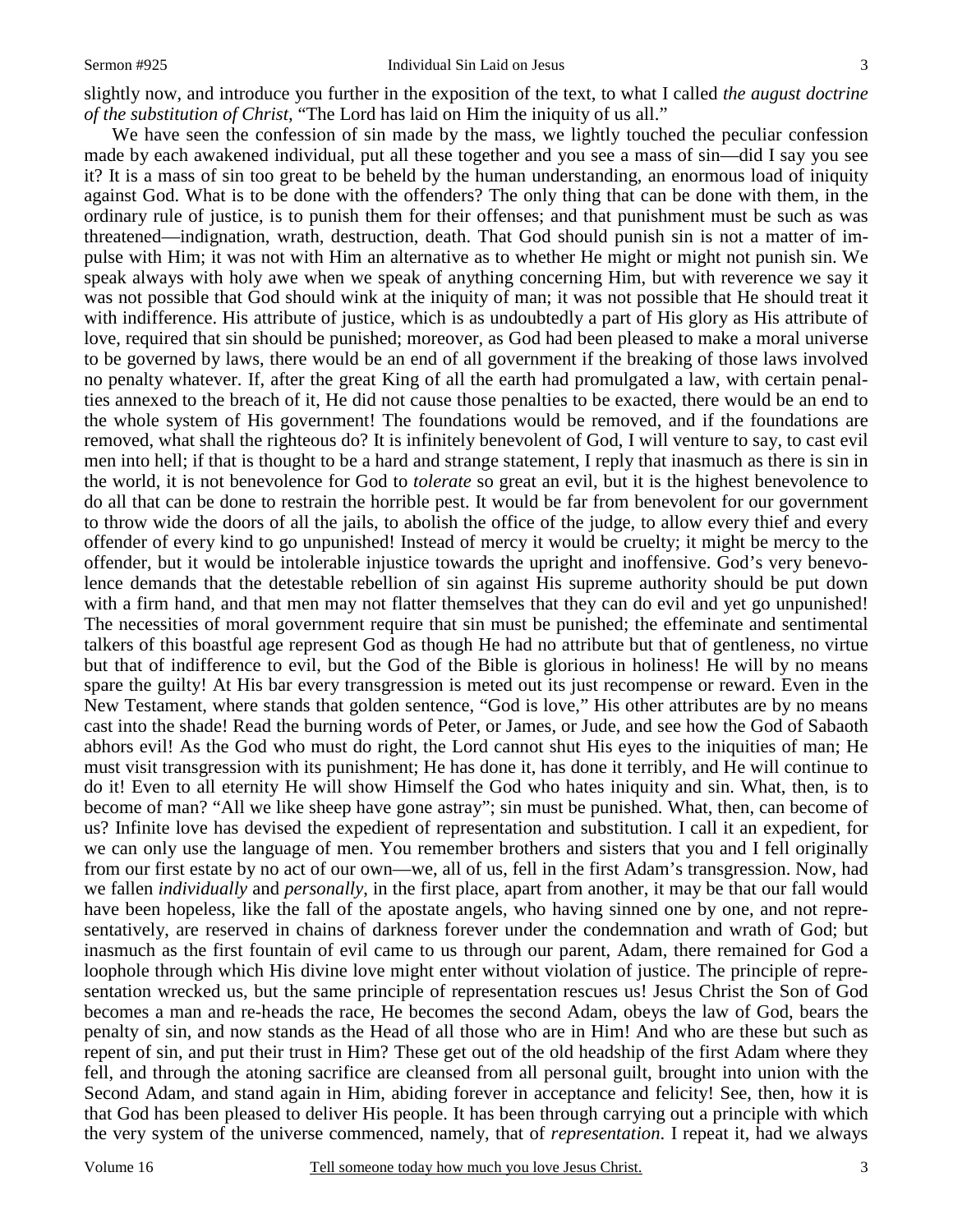and altogether been separate units, there might have been no possibility of our salvation, but though every man sins separately, and the second clause of our text confesses that fact, yet we all sin in connection with others. For instance, who shall deny that each man receives propensities to sin from his parents, and that we transmit peculiarities of sin to our own children? We stand in connection with race, and there are sins of races peculiar to races and to nationalities; we are never put on a probation of entire separation, we always stand in connection with others, and God has availed Himself of this, which I called a loophole, to bring in salvation for us by virtue of our union with another man, who is also more than man the Son of God, and yet the son of Mary; the Infinite who once became an infant; the Eternal who lived, and bled, and died as the representative of all who put their trust in Him.

Now you will say, perhaps, that still, albeit this might have been at the bottom of the whole system of moral government, you do not quite see the justice of it. The reply to that remark is this—if *God* sees the justice of it, you ought to be content with it. He was against whom every sin was aimed, and if He pleased to gather up the whole bundle of the sin of His people, and say to His beloved Son, "I will visit You for all these," and if Jesus, our representative, joyously consented to bear our sins as our representative, who are you, and who am I that we should enter any caveat against what God the infinitely just One consents to accept? The text does not say that our sins were laid on Christ Jesus by *accident*, but, "the Lord has laid on Him the iniquity of us all." We sing sometimes, "I lay my sins on Jesus." That is a very sweet act of faith, but at the bottom of it there is another laying, namely, that act in which it pleased the *Lord* to lay our sins on Jesus! Apart from the Lord's doing it, our sins could never have been transferred to the Redeemer; the Lord is so just that we dare not think of examining His verdicts; He is so infinitely pure and holy that what He does we accept as being necessarily right, and inasmuch as we derive such blessed results from the divine plan of substitution, far be it from us to raise any question concerning it! Jesus was accepted as the natural substitute and representative of all those who trust Him, and all the sins of these were laid on Him so that they were freed from guilt. Jesus was regarded as if all these sins were His sins; He was punished as if these were His sins; He was put to shame, forsaken of God, and delivered to death as if He had been a sinner; and thus, through divine grace, those who actually committed the sins are permitted to go free; they have satisfied Justice through the sufferings of their substitute. Beloved brothers and sisters, the fittest person to be a substitute for us was Christ Jesus; and why: because He had been pleased to take us His people, into union with Himself. If He was our Head, and He had made us to be members of His body, who more fit to suffer for the body than the head? If He had, and Scripture tells us so, entered into a mysterious conjugal union with us, who more fit to suffer for the spouse than her Husband? Christ is man, therefore His fitness and adaptation to be a substitute for man. The creature that sins must be the creature who suffers; man breaks God's law, and man must honor it. As by man came death, by man also must come the resurrection from the dead—and Jesus Christ was undoubtedly man of the substance of His mother. He was fit to be our substitute because He was a pure man. He had no offense in Him; neither Satan, nor the more searching eye of God could find any evil in Him; He was under no obligation to the law except as He put Himself under the law; He owed nothing to the great moral Governor until He voluntarily became a subject of His moral government on our behalf. Therefore, being without obligation Himself, having no debts of His own, He was fit to take upon Himself our liabilities; and as He was under no obligations for Himself, He was a fitting One to become under obligations for us. Moreover, He did all this voluntarily, and His fitness much lies here. If a substitute should be dragged to death for us unwillingly, if such could be the case, an injustice would be perpetrated in the very act. But Jesus Christ, taking up His cross, and going forth willingly to suffer for us, proved His fitness to redeem us. Once more, His being God as well as man, gave the strength to suffer, gave Him the power to stoop. If He had not been so lofty as to be fellow with the eternal God, He would not have stooped so low as to redeem us, but—

# *"From the highest throne in glory*

### *To the cross of deepest woe,"*

was such a descent that there was an infinite merit in it; when He stooped, even to the grave itself, there was an infinite merit by which justice was satisfied, the law was vindicated, and those for whom He died were effectually saved.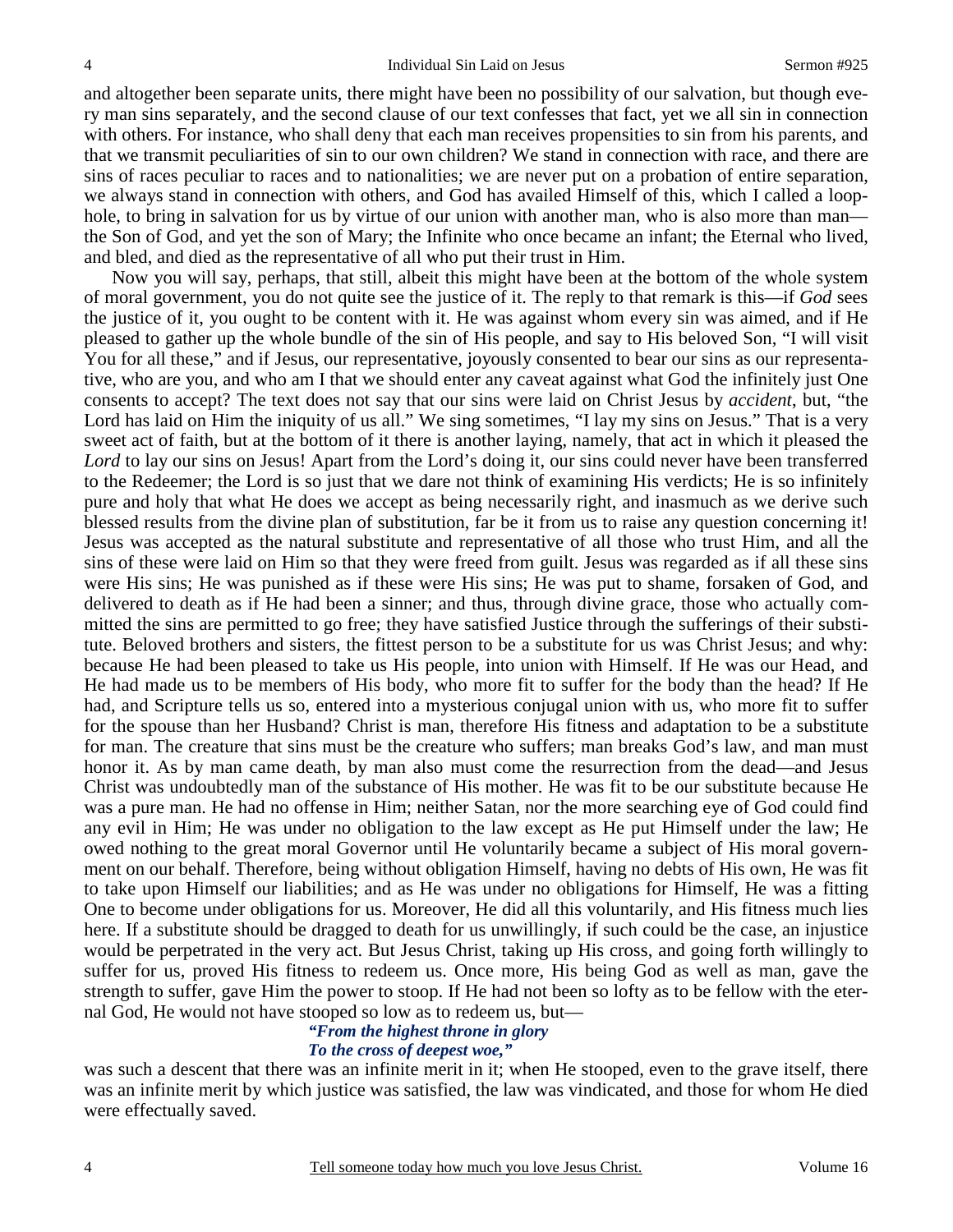I do not want to proceed to the other point until everyone here has got the thought, and grasped it, and received it; we have gone astray, but the straying of as many of us as believe, were laid on Christ. We have each chosen our own way of sin, but those sins are not ours now—they are laid on our great substitute, if we are trusting in Him. He has paid to the utmost farthing all the debt of those sins; He has borne the fullness of divine wrath, and there is no wrath against *us*. Just as the bullock was laid on the altar to be burnt, God's wrath came like consuming fire and burnt the bullock, and there was no fire left. So when the wrath of God fell on Christ, it consumed Him, and there was no fire left, no wrath left—it spent itself. God has no anger against a soul that believes in Jesus, neither has that soul any sin, for its sin has been laid on Christ, and it cannot be in two places at once: Christ has carried it, and the sin has ceased to be—and the believing soul, though in itself as black as hell, is now as bright as Christ Himself when He was transfigured, for Christ has finished transgression, made an end of sin, and brought in Everlasting righteousness. Thus we conclude our general exposition of the verse.

**II.** I now desire for a short time, but with all the earnestness of my soul, to dwell on THE SPECIAL DOCTRINE taught in the central clause of the text—"We have turned, every one to his own way; and the Lord has laid on Him the iniquity of us all."

Each man and each woman, from a natural difference of constitution, from the variations in education, and from the diversities of circumstances, has sinned somewhat differently from every other. Two brothers educated by the same parents will yet display diversities of transgression; no man treads exactly in the same footsteps as another, and some take roads which, though equally wrong, are diametrically opposite; one turns to the right hand, and another to the left, both equally renouncing the onward path. Now, the glory of the text that I want to bring out is this—that if you believe in Jesus Christ, this special sin of yours was laid on Him, as well as all those other sins in which you stand on an equality with your fellow men. There was a publican; he had been a common, gross offender, rough and harsh to his brother Jews in demanding an inordinate tax; he was a man of low habits, indulging in drunkenness, fornication, and other defilements; yet when that publican went up to the house of God and said, "God be merciful to me a sinner," the atonement just met the publican's iniquity, and exactly took away the publican's transgression! But on the other hand, there was a Pharisee—the opposite of the publican; proud and self-righteous, not submitting himself to the righteousness of God. He considered himself to be in all things better than other men, but remember that when he fell off his horse as he was riding to Damascus, and heard a voice that said, "Why do you persecute Me?" that very same Pharisee said, "God forbid that I should glory save in the cross of our Lord Jesus Christ." There was in Christ precisely that which met the Pharisee's sin! In our Lord's time there were Sadducees, too—that is, men who said there was neither angel nor spirit. They were infidels, skeptics, free-thinkers—your Broad Church sinners; now these men neither went into coarse transgression with the publican, nor into superstition with the Pharisee, but they had their direct antagonism to the truth of God, and I doubt not cases occurred to prove that in the pardoning blood of Christ the Sadducee's case was met. No matter in what peculiar direction any one of the Lord's sheep has gone astray, the Lord has laid that particular straying upon the Savior. I want to speak now so as to fetch forth some individuals here this morning. It may be that one here today is saying, "I sinned against an early Christian training; no one ever had a better mother or a more tender father. I knew the word of God, like Timothy, from my youth, but I did despite to all this teaching, and sinned with aggravation of infamy. I sinned against the clearest light of God." Brothers and sisters, your sin is very great, but the Lord has laid on Jesus your iniquity! Look to the cross, and see it laid there. "Yes," says another, "but I have had the strivings of God's Spirit; in addition to an early Christian education, I have sat under an earnest gospel ministry; I have often been impressed; I have been driven to my chamber to pray, but I have quenched the holy emotions, and have continued in sin." O guilty one, the Lord has laid on His dear Son your iniquity! Can you look to Jesus now, and trust Christ, "The Lamb of God which takes away the sin of the world"? Then this offense of yours against the Holy Spirit is put away! "But," says another, "I am conscious of having had naturally a remarkable tenderness of spirit; from my early childhood I knew right from wrong, and when I sinned, it cost me much trouble to sin. I have had to wound my conscience before I could speak an ill word, or commit an evil action." Ah, my brother, that is a very condemning thing, to sin against a tender conscience. It is a great benefit, and in this age a very unusual benefit, to have much sensitiveness and delicacy of moral constitution, and if

5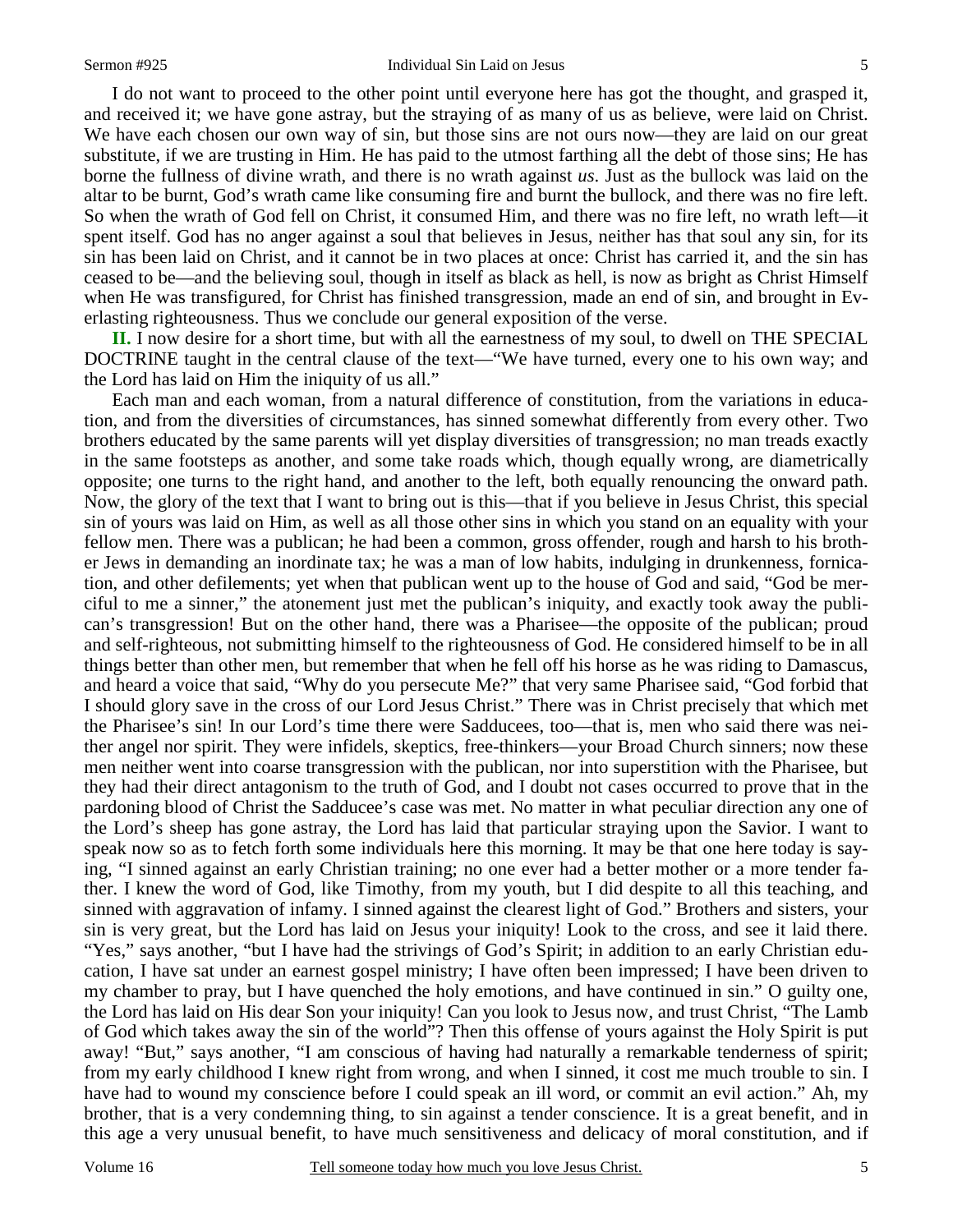you have violated it, it is certainly a great transgression. But though, "we have turned, every one to his own way, the Lord has laid on Him the iniquity of us all." Let no despairing thought come upon you as though this sin were unpardonable! "The blood of Jesus Christ, His Son, cleanses us from all sin." Look, now, by faith to Jesus, and you shall find that your sin is blotted out.

There may be one in this place who says, "Sir, I committed a sin under certain remarkable circumstances which I would not, could not, mention. But the remembrance of that one sin rankles in my soul at this hour; if I had not deliberately, and with malice aforethought, having not the fear of God before my eyes, chosen that sin, there might have been hope, but that sin, like a millstone, is about my neck, and will sink me forever and ever." Look, soul! Can you see Christ on the cross? Will you now confide in Him? If so, though your sins are as scarlet, they shall be as wool; though they are red like crimson, they shall be as snow! I know not what your sin may have been, but even if it were murder, if you would now trust the Son of God, your sin should vanish quite away from you, and you should be clean, clean every whit, before the all-seeing eyes of eternal justice. O that you would believe and this should be true to you! "No," cries another, "but mine has been a *life* of peculiarly gross sin; I would not have my character unmasked before this congregation on any account." Consider then, my friend, what it will be to have it published before a greater congregation, before the entire universe! "Ah," you say, "I fear my condemnation is certain, for my transgressions have not been those of thought, merely, but of *act*. The members of my body have been the instruments of uncleanness." Listen, I pray, "All manner of sin and of iniquity shall be forgiven unto men." There is no sin so black, save only one, but it may find forgiveness. Yes, and without exception, there is no sin that is possible to man, but what it shall be forgiven to any man who comes to Christ, and with simple trust, does cast himself on Him. Your extreme evil was laid on Christ; though you have turned unto your own way, yet this, too, was laid on Him!

Do I not hear, here and there in the congregation, hearts sighing out, "He has not struck my case yet! Mine has not been gross sin, but I have hardened my heart; I used to feel at one time I had great drawings towards the Lord Jesus, but I gave Him up! I have backslidden; I have from time to time rejected gospel invitations, until now, at last, the Lord has sworn in His wrath that I shall not enter into His rest! My transgressions have gone over my head like overflowing waters; I sink in them as in deep mire where there is no standing." Yes, but soul, I must bring you back to the text! You have turned to your own way, but, if you believe, the Lord has laid on Jesus even *this* iniquity, also! If you will trust Him, your hardenings of heart shall now be forgiven you! You are not too late—the gate of mercy still stands wide open; if you trust in Jesus, this iniquity shall be blotted out! "Alas," says another, "but I have been a hypocrite. I have come to the Lord's Table, and yet I have never had an interest in Christ; I have been baptized, but yet I never had true faith." Well, now, I will say this to end all matters—if you have perpetrated *all* the sins that ever were committed by men or devils; if you have defiled yourself with all the blackness that could be raked out of the lowermost kennels of hell; if you have spoken the most damnable blasphemies, and followed the most outrageous vices—yet Jesus Christ is an infinite Savior, and nothing can exceed the merit of His precious blood! "The blood of Jesus Christ, God's dear Son, cleanses us from all sin." Can you believe this? Can you do Christ the honor to believe this, and come and crouch at the feet that once were pierced? Ah, my hearers, you shall find mercy now, and you shall clap your hands and say, "He has blotted out my sins like a cloud, and like a thick cloud my iniquities."

I am afraid I do not convey to you the pleasure of my own soul in turning over this thought, but it has charmed me beyond measure. Here were Lot's sins, scandalous sins; I cannot mention them; they were very different from David's sins. Black sins, scarlet sins, were those of David, but David's sins are not at all like those of Manasseh; the sins of Manasseh were not the same as those of Peter—Peter sinned in quite a different track. And the woman that was a sinner, you could not liken her to Peter; and if you look to *her* character, you could not set her side by side with Lydia. Nor if you think of Lydia, can you see her without discovering a great divergence between her and the Philippian jailer. They are all alike; they have all gone astray. But they are all different, they have turned, every one to *his own way*. But here is the blessed gathering up of them all! The Lord has made to meet on the Redeemer, as in a common focus, the iniquity of all these! And up yonder Magdalena's song joins sweetly with that of the woman who was a sinner; and Lydia, chaste, but yet needing pardon, sings side by side with Bathsheba and Rahab, while David takes up the strain with Samson, and with Gideon, and these with Abraham and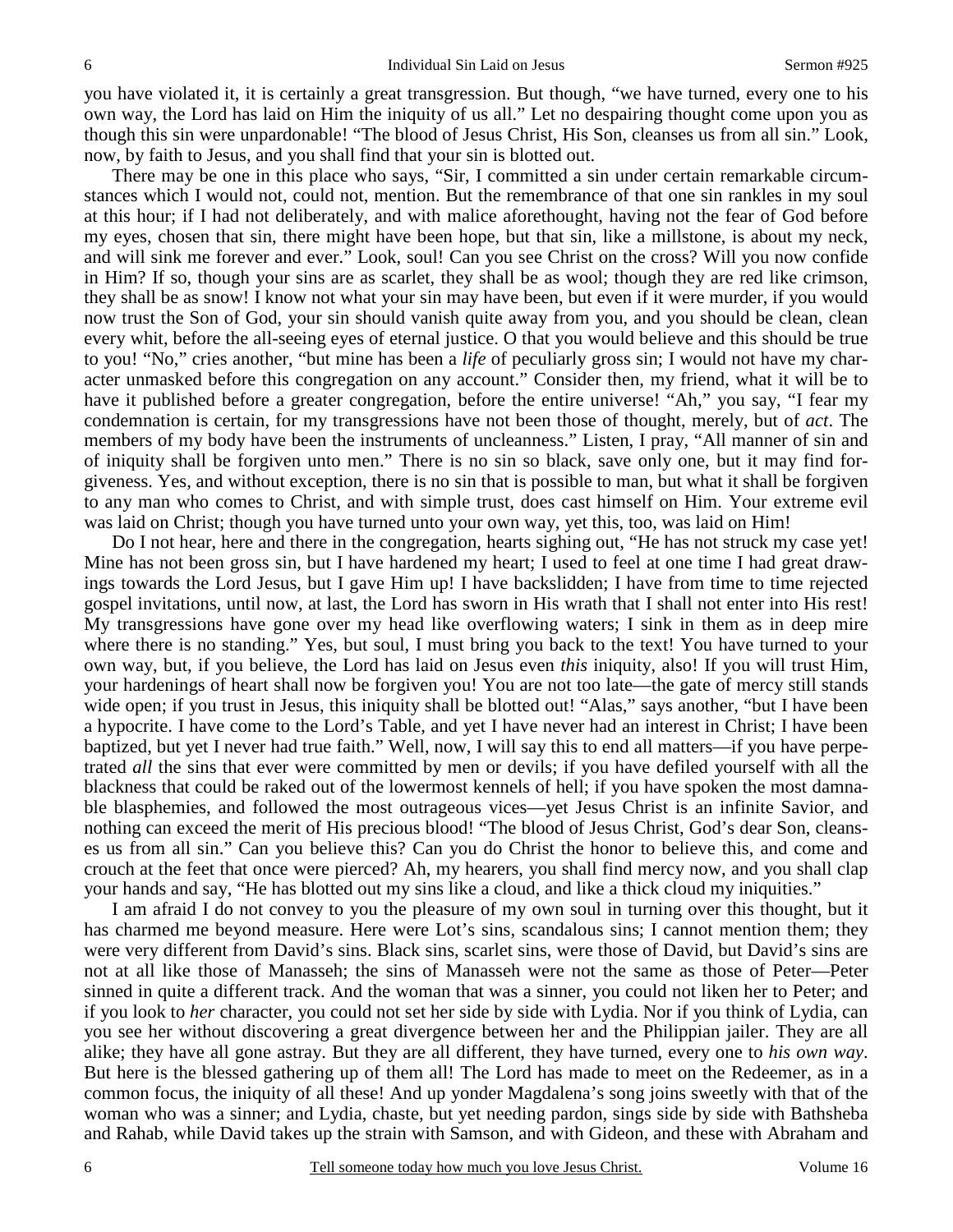with Isaac—all differently sinners—but the atonement meeting every case! We always think that man a quack who advertises a medicine as healing every disease, but when you come to the great gospel medicine—the precious blood of Jesus Christ, you have there in very deed what the old doctors used to call a catholicon, a universal medicine! It meets every case in its distinctness; it puts away sin in all its separateness of guilt as if it were made for that sin, and for that sin, alone.

**III.** My time has gone, and therefore I must close with this, A SPECIAL DUTY ARISING OUT OF THE SPECIAL DOCTRINE.

My dear brothers and sisters, if in my discourse I have at all described you, or if not having described you, I have yet from that very reason indicated you as an indescribable, look to Christ and find mercy! And then ever afterwards make it a rule with your soul that as you have been a special sinner, you will have special love and special gratitude, and do your Lord special service. Oh, if it takes 20 times the grace to save me than it does another, then I will render to my Savior 20 times the love, and 20 times the service! If I am an out-of-the-way straying sheep, peculiarly and specially black, defiled and disgraced; then if He loves me I will go upon this rule, that having had much forgiven, I will love much.

Brothers and sisters, I wish you did feel, I wish *I* did feel, more and more the peculiarity of the weight of our personal sin, for I am sure it is the way to drive us into manliness of Christian service. If you perform homage to Christ as one of a crowd, you do but little and that little badly. For eminent service you need to get away from the crowd, and serve the Lord *personally* by yourself, and as an individual! Get alone, I mean in a sense of obligation; separate yourself, as if you were a marked man, and must serve Jesus Christ in a marked way. The separation of pride is detestable, but individuality of service is admirable; those who stand steadily in the rank and file, do well, but those who step forward to lead the forlorn hope to do better. O for more Davids to come forth and say, "Who is this uncircumcised Philistine that he should defy the armies of the living God?" O that the Christian church had more selfsacrificing men, like old Curtius, who, when there is a chasm to fill up, leaps into it and feels it an honor to be swallowed up for Christ's sake, and the truth's sake! O for many a Christian who, like the Roman hero, will hold his hand in the fire if necessary, and flinch not, feeling that all suffering were little to bear for the one who bled for us! We need more consecrated men! May God raise them up, and He will if you who feel your special sinnership find special mercy—and then render to God special returns.

It has struck me that we need more and more in the pulpit, and in the pew, individuality in our Christian experience and service. You see, we are all individuals in sinning; we have turned, every one to his own way, and yet many Christian people want to have their experience modeled after the example of someone else. They do not like to grow like God's trees in the forest, with their gnarled roots and twisted boughs; they want to be clipped like Dutch trees into one uniform stiffness. Why, you lose the beauty of Christianity when you lose the individuality of Christians! In preaching and Sunday school teaching, and everything else, the tendency is to go too much to ill ruts and grooves. One might fancy that men and women were made by machinery, like pens at Birmingham, all of a sort, but we would have every man and woman in grace as individual as they were in sin; we need the originality of saintly life as well as of sinnership; it were well if a Christian would step out of the beaten track, and carry out his individuality, and be what God especially meant him to be. Brothers and sisters, there is a part of this world which can never get a blessing except through *you!* Christ has power over all flesh, and He has given His servants power over their little portions of that great mass. All the ministers that ever lived cannot bring to Christ those souls whom God has ordained that I shall be the means of turning to Christ, and neither I, nor my brothers, preach as we may, can bring to Christ the man whom God has ordained to save through yonder obscure village preacher who is now standing on a log on the village green, or holding forth in a wooden shed in the backwoods of America! There is a place for every man—and the way for every man to find that out is to be himself and nobody else; as he used to be himself when he was a sinner, so let him be himself now he has become a saint, and follow out, under God's guidance, the movements of his own individualities, the singularities of his own nature! Do not think about smoothing your edges, and getting rid of the points God has made in you distinct from other men. It will never do! You lose of Christianity the very beauty and excellence if you do this! Your fine critics would have Rowland Hill preach like Thomas Chalmers—Rowland Hill must never utter a witticism in the pulpit, yet he could not be Rowland Hill if he did not! He must, therefore, be transformed into someone